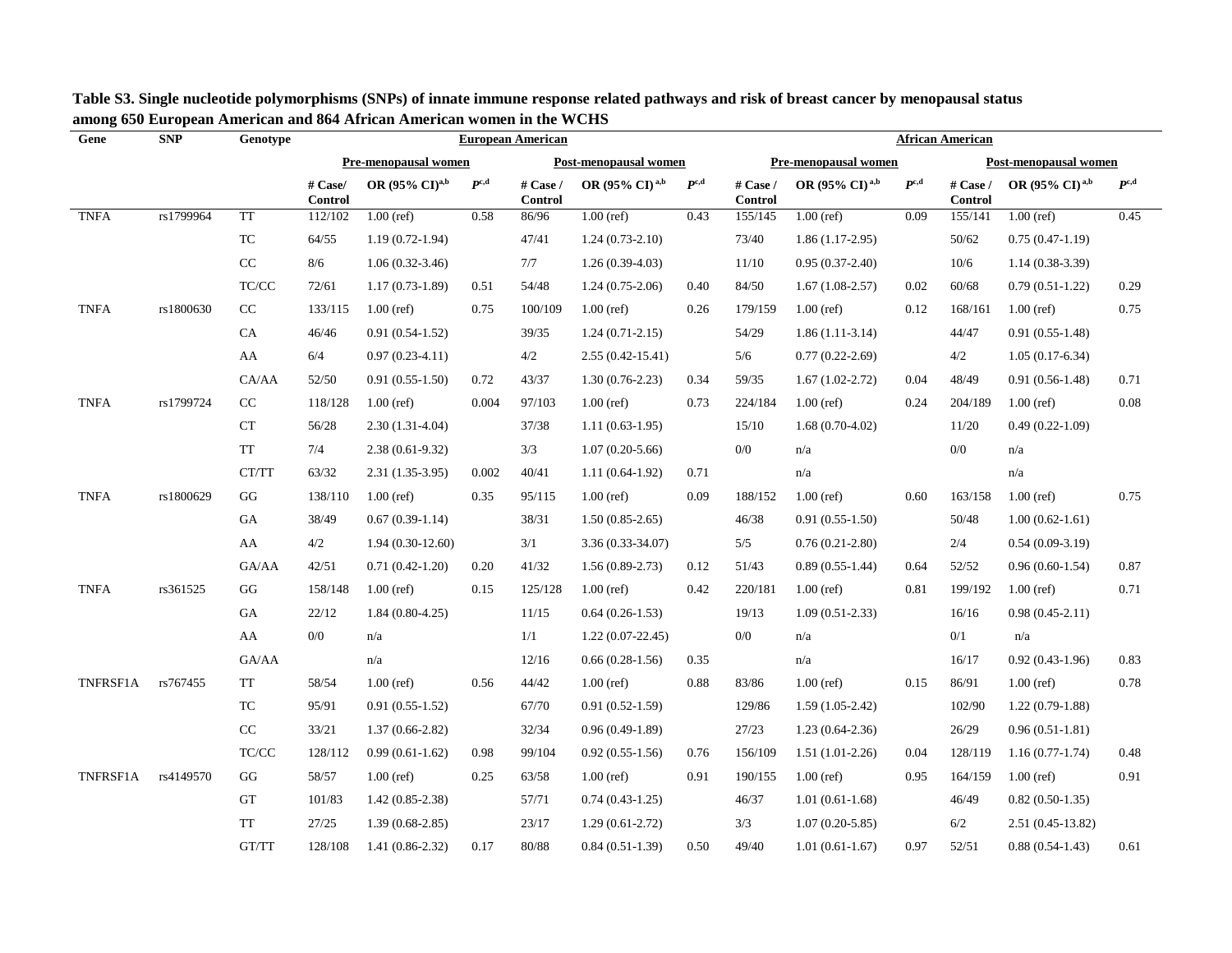| $\ensuremath{\text{CCL2}}\xspace$ | rs1024611 | <b>TT</b>                                                | 99/96   | $1.00$ (ref)        | 0.60  | 65/75   | $1.00$ (ref)        | 0.65 | 147/138 | $1.00$ (ref)        | 0.10  | 139/130 | $1.00$ (ref)        | 0.31 |
|-----------------------------------|-----------|----------------------------------------------------------|---------|---------------------|-------|---------|---------------------|------|---------|---------------------|-------|---------|---------------------|------|
|                                   |           | ${\rm TC}$                                               | 77/55   | $1.27(0.78-2.05)$   |       | 67/61   | $1.29(0.78-2.12)$   |      | 86/53   | 1.48 (0.96-2.28)    |       | 74/70   | $0.96(0.63-1.46)$   |      |
|                                   |           | $\rm CC$                                                 | 9/12    | $0.93(0.35-2.46)$   |       | 9/10    | $0.84(0.29-2.42)$   |      | $6/4$   | $1.29(0.34-4.81)$   |       | 3/10    | $0.33(0.08-1.29)$   |      |
|                                   |           | TC/CC                                                    | 86/67   | $1.21(0.76-1.92)$   | 0.42  | 76/71   | $1.23(0.76-2.00)$   | 0.41 | 92/57   | $1.47(0.96-2.24)$   | 0.07  | 77/80   | $0.88(0.58-1.34)$   | 0.56 |
| CCL <sub>2</sub>                  | rs2857656 | GG                                                       | 93/94   | $1.00$ (ref)        | 0.55  | 64/72   | $1.00$ (ref)        | 0.64 | 84/80   | $1.00$ (ref)        | 0.46  | 77/74   | $1.00$ (ref)        | 0.93 |
|                                   |           | GC                                                       | 75/53   | $1.34(0.82 - 2.20)$ |       | 62/59   | $1.21(0.73-2.02)$   |      | 104/85  | $1.10(0.71-1.70)$   |       | 100/102 | $0.84(0.54-1.31)$   |      |
|                                   |           | $\rm CC$                                                 | $8/12$  | $0.86(0.31 - 2.39)$ |       | 9/9     | $0.98(0.33-2.89)$   |      | 42/30   | $1.24(0.69-2.22)$   |       | 34/30   | $1.13(0.61-2.10)$   |      |
|                                   |           | $\mathrm{G}\mathrm{C}/\mathrm{C}\mathrm{C}$              | 83/65   | $1.27(0.79-2.03)$   | 0.33  | 71/68   | $1.18(0.72 - 1.95)$ | 0.51 | 146/115 | $1.14(0.76-1.71)$   | 0.54  | 134/132 | $0.90(0.59-1.38)$   | 0.64 |
| $\ensuremath{\text{CCL2}}\xspace$ | rs4586    | <b>TT</b>                                                | 63/78   | $1.00$ (ref)        | 0.04  | 46/63   | $1.00$ (ref)        | 0.77 | 26/31   | $1.00$ (ref)        | 0.05  | 26/14   | $1.00$ (ref)        | 0.87 |
|                                   |           | $\protect\operatorname{TC}$                              | 90/64   | $1.71(1.03-2.85)$   |       | 78/64   | $1.70(1.00-2.90)$   |      | 99/92   | $1.26(0.68-2.35)$   |       | 90/111  | $0.35(0.17-0.74)$   |      |
|                                   |           | $\rm CC$                                                 | 23/17   | $1.83(0.83-4.03)$   |       | 12/20   | $0.68(0.28-1.64)$   |      | 110/72  | $1.76(0.93-3.33)$   |       | 97/84   | $0.53(0.25-1.13)$   |      |
|                                   |           | $\ensuremath{\mathsf{T}\mathsf{C}/\mathsf{C}\mathsf{C}}$ | 113/81  | $1.74(1.07-2.81)$   | 0.03  | 90/84   | $1.45(0.87-2.41)$   | 0.15 | 209/164 | $1.46(0.81-2.64)$   | 0.21  | 187/195 | $0.43(0.21-0.88)$   | 0.02 |
| CCL <sub>2</sub>                  | rs13900   | CC                                                       | 99/96   | $1.00$ (ref)        | 0.54  | 65/75   | $1.00$ (ref)        | 0.59 | 147/137 | $1.00$ (ref)        | 0.14  | 139/129 | $1.00$ (ref)        | 0.28 |
|                                   |           | ${\cal C}{\cal T}$                                       | 77/55   | $1.27(0.78-2.05)$   |       | 67/62   | $1.27(0.77-2.10)$   |      | 86/54   | 1.45 (0.94-2.24)    |       | 74/69   | $0.97(0.63-1.48)$   |      |
|                                   |           | <b>TT</b>                                                | 9/11    | $0.99(0.37-2.66)$   |       | 9/9     | $0.92(0.31 - 2.70)$ |      | $5/4$   | $1.09(0.28 - 4.28)$ |       | 2/10    | $0.25(0.05-1.19)$   |      |
|                                   |           | CT/TT                                                    | 86/66   | $1.22(0.77-1.95)$   | 0.39  | 76/71   | $1.23(0.76-2.00)$   | 0.41 | $91/58$ | $1.43(0.94-2.18)$   | 0.10  | 76/79   | $0.89(0.58-1.34)$   | 0.57 |
| CCL5                              | rs3817655 | <b>TT</b>                                                | 121/108 | $1.00$ (ref)        | 0.60  | 88/94   | $1.00$ (ref)        | 0.99 | 80/63   | $1.00$ (ref)        | 0.94  | 75/68   | $1.00$ (ref)        | 0.82 |
|                                   |           | TA                                                       | 54/47   | $0.90(0.54-1.52)$   |       | 45/51   | $0.92(0.54-1.57)$   |      | 113/100 | $0.84(0.54-1.31)$   |       | 92/98   | $0.78(0.49-1.23)$   |      |
|                                   |           | AA                                                       | $5/6$   | $0.77(0.21-2.85)$   |       | $4/2\,$ | $1.67(0.27-10.11)$  |      | 46/32   | $1.04(0.58-1.86)$   |       | 49/44   | $0.98(0.57-1.70)$   |      |
|                                   |           | TA/AA                                                    | 59/53   | $0.89(0.54-1.46)$   | 0.64  | 49/53   | $0.96(0.57-1.61)$   | 0.87 | 159/132 | $0.89(0.58-1.35)$   | 0.58  | 141/142 | $0.84(0.55-1.29)$   | 0.43 |
| $\ensuremath{\text{CCL5}}$        | rs2280789 | <b>TT</b>                                                | 132/132 | $1.00$ (ref)        | 0.27  | 102/104 | $1.00$ (ref)        | 0.79 | 148/135 | $1.00$ (ref)        | 0.14  | 143/132 | $1.00$ (ref)        | 0.97 |
|                                   |           | TC                                                       | 52/31   | $1.58(0.91 - 2.75)$ |       | 39/41   | $0.93(0.54-1.60)$   |      | 84/53   | $1.42(0.92 - 2.18)$ |       | 58/61   | $0.99(0.62-1.56)$   |      |
|                                   |           | CC                                                       | $2/3$   | $0.54(0.08-3.69)$   |       | 2/2     | $0.94(0.11-7.86)$   |      | 7/5     | $1.29(0.39-4.34)$   |       | 13/12   | $1.05(0.45-2.47)$   |      |
|                                   |           | $\ensuremath{\mathsf{T}\mathsf{C}/\mathsf{C}\mathsf{C}}$ | 54/34   | $1.48(0.86 - 2.53)$ | 0.16  | 41/43   | $0.93(0.54-1.59)$   | 0.78 | 91/58   | $1.41(0.93-2.14)$   | 0.11  | 71/73   | $1.00(0.65-1.53)$   | 0.99 |
| CCL5                              | rs2107538 | CC                                                       | 119/108 | $1.00$ (ref)        | 0.85  | 86/92   | $1.00$ (ref)        | 0.81 | 81/62   | $1.00$ (ref)        | 0.92  | 75/69   | $1.00$ (ref)        | 0.87 |
|                                   |           | ${\cal C}{\cal T}$                                       | 56/46   | $1.06(0.64-1.77)$   |       | 47/48   | $1.05(0.61-1.78)$   |      | 114/103 | $0.82(0.53-1.27)$   |       | 91/96   | $0.79(0.50-1.24)$   |      |
|                                   |           | <b>TT</b>                                                | 4/6     | $0.62(0.16-2.48)$   |       | 4/3     | $1.19(0.24 - 5.88)$ |      | 44/29   | $1.06(0.58-1.92)$   |       | 49/44   | $1.00(0.58-1.72)$   |      |
|                                   |           | CT/TT                                                    | 60/52   | $1.01(0.62-1.66)$   | 0.97  | 51/51   | $1.06(0.63-1.78)$   | 0.84 | 158/132 | $0.87(0.57-1.33)$   | 0.52  | 140/140 | $0.85(0.56-1.30)$   | 0.46 |
| CXCL5                             | rs425535  | GG                                                       | 132/127 | $1.00$ (ref)        | 0.22  | 113/113 | $1.00$ (ref)        | 0.22 | 95/59   | $1.00$ (ref)        | 0.006 | 73/83   | $1.00$ (ref)        | 0.23 |
|                                   |           | GA                                                       | 41/31   | $1.37(0.77-2.44)$   |       | 24/32   | $0.69(0.37-1.28)$   |      | 116/99  | $0.68(0.44-1.05)$   |       | 108/99  | $1.28(0.82 - 2.01)$ |      |
|                                   |           | AA                                                       | 7/3     | $1.67(0.37-7.41)$   |       | 1/2     | $0.62(0.05-7.27)$   |      | 28/37   | $0.43(0.23-0.80)$   |       | 35/28   | $1.39(0.75-2.58)$   |      |
|                                   |           | GA/AA                                                    | 48/34   | $1.40(0.81 - 2.43)$ | 0.23  | 25/34   | $0.68(0.37-1.25)$   | 0.21 | 144/136 | $0.61(0.40-0.93)$   | 0.02  | 143/127 | $1.31(0.86-2.00)$   | 0.21 |
| <b>CRP</b>                        | rs1205    | CC                                                       | 88/53   | $1.00$ (ref)        | 0.004 | 57/65   | $1.00$ (ref)        | 0.13 | 150/126 | $1.00$ (ref)        | 0.83  | 131/131 | $1.00$ (ref)        | 0.96 |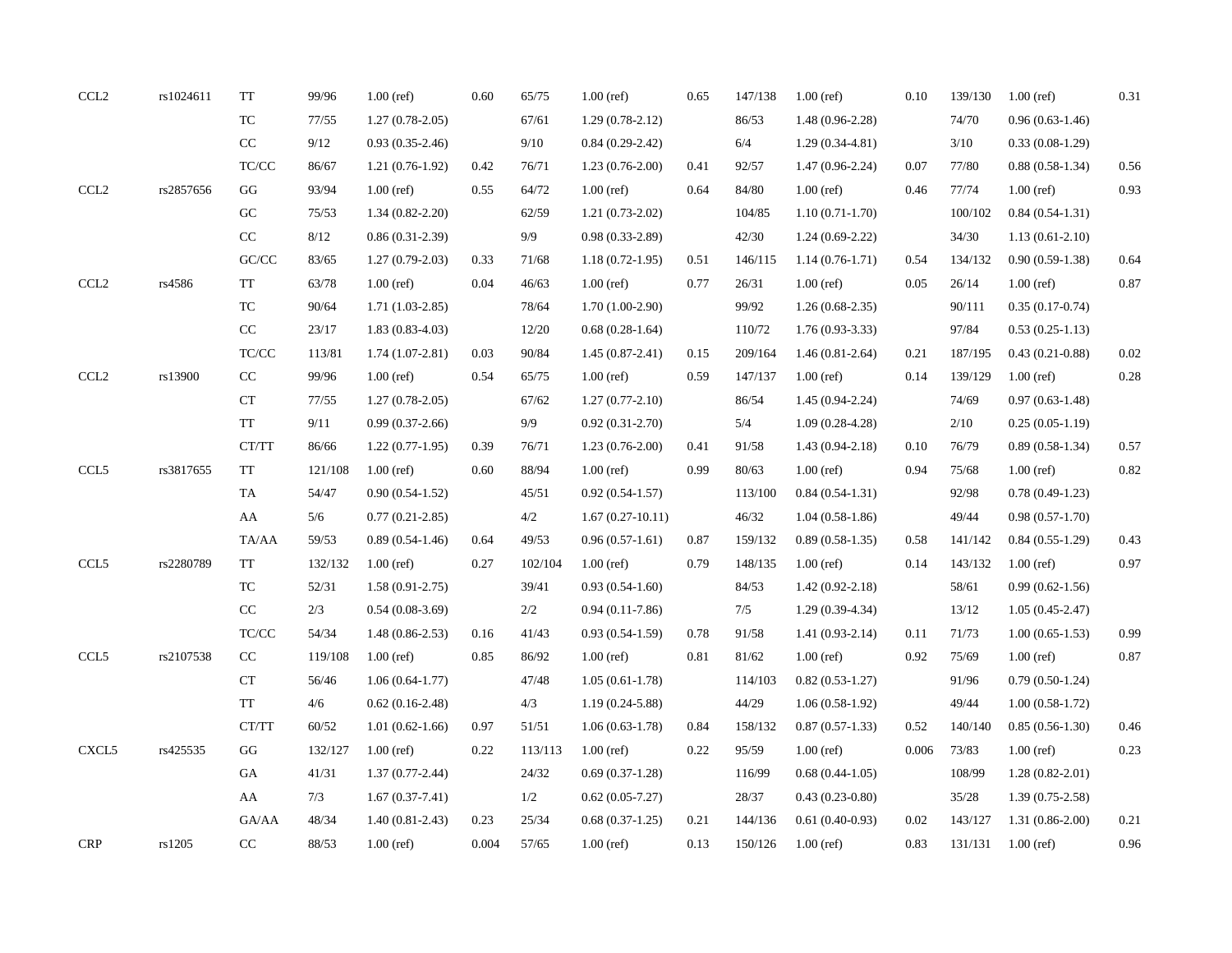|            |           | CT                                                       | 75/79   | $0.61(0.37-1.01)$  |      | 62/70   | $1.11(0.65-1.87)$   |       | 81/54   | $1.36(0.88-2.11)$   |      | 74/67   | $1.08(0.70-1.67)$   |      |
|------------|-----------|----------------------------------------------------------|---------|--------------------|------|---------|---------------------|-------|---------|---------------------|------|---------|---------------------|------|
|            |           | <b>TT</b>                                                | 16/26   | $0.34(0.16-0.75)$  |      | 17/9    | 2.40 (0.95-6.04)    |       | 8/14    | $0.43(0.17-1.09)$   |      | 10/11   | $0.79(0.30-2.06)$   |      |
|            |           | CT/TT                                                    | 91/105  | $0.54(0.33-0.87)$  | 0.01 | 79/79   | $1.26(0.76-2.08)$   | 0.36  | 89/68   | $1.16(0.77-1.74)$   | 0.49 | 84/78   | $1.04(0.69-1.58)$   | 0.85 |
| <b>CRP</b> | rs1130864 | CC                                                       | 79/85   | $1.00$ (ref)       | 0.15 | 71/72   | $1.00$ (ref)        | 0.76  | 153/129 | $1.00$ (ref)        | 0.47 | 137/137 | $1.00$ (ref)        | 0.87 |
|            |           | ${\cal C}{\cal T}$                                       | 80/56   | $1.67(1.01-2.76)$  |      | 54/62   | $0.87(0.52 - 1.45)$ |       | 54/43   | $0.90(0.55-1.47)$   |      | 45/46   | $1.01(0.61-1.67)$   |      |
|            |           | TT                                                       | 20/17   | $1.29(0.58-2.86)$  |      | 12/7    | $1.66(0.60-4.60)$   |       | 6/7     | $0.66(0.21-2.09)$   |      | 9/11    | $0.88(0.34-2.26)$   |      |
|            |           | CT/TT                                                    | 100/73  | $1.59(0.99-2.55)$  | 0.06 | 66/69   | $0.95(0.58-1.56)$   | 0.85  | 60/50   | $0.87(0.54-1.38)$   | 0.55 | 54/57   | $0.99(0.62 - 1.57)$ | 0.95 |
| CRP        | rs1800947 | GG                                                       | 161/137 | $1.00$ (ref)       | 0.33 | 119/125 | $1.00$ (ref)        | 0.78  | 235/191 | $1.00$ (ref)        | 0.96 | 215/201 | $1.00$ (ref)        | 0.98 |
|            |           | ${\rm GC}$                                               | 19/22   | $0.70(0.34-1.44)$  |      | 18/18   | $1.24(0.59-2.60)$   |       | 4/3     | $1.04(0.22 - 4.99)$ |      | $0/8$   | n/a                 |      |
|            |           | $\rm CC$                                                 | 1/1     | $0.67(0.04-12.69)$ |      | 0/1     |                     |       | 0/0     | n/a                 |      | 0/0     | n/a                 |      |
|            |           | $\mathbf{G}\mathbf{C}/\mathbf{C}\mathbf{C}$              | 20/23   | $0.70(0.35-1.41)$  | 0.32 | 18/19   | $1.18(0.57-2.45)$   | 0.66  |         | n/a                 |      |         | n/a                 |      |
| IL1A       | rs17561   | GG                                                       | 87/79   | $1.00$ (ref)       | 0.81 | 71/75   | $1.00$ (ref)        | 1.00  | 167/143 | $1.00$ (ref)        | 0.84 | 144/144 | $1.00$ (ref)        | 0.29 |
|            |           | GT                                                       | 78/65   | $1.16(0.71-1.89)$  |      | 60/53   | $1.37(0.82 - 2.30)$ |       | 67/46   | $1.19(0.75-1.89)$   |      | 64/62   | $1.18(0.75-1.84)$   |      |
|            |           | TT                                                       | 20/22   | $0.78(0.37-1.64)$  |      | 12/19   | $0.72(0.31-1.65)$   |       | 5/6     | $0.65(0.19-2.22)$   |      | 7/4     | $1.90(0.51-7.07)$   |      |
|            |           | GT/TT                                                    | 98/87   | $1.06(0.67-1.67)$  | 0.81 | 72/72   | $1.20(0.74-1.95)$   | 0.46  | 72/52   | $1.12(0.72 - 1.74)$ | 0.61 | 71/66   | $1.22(0.79-1.88)$   | 0.38 |
| $\rm IL1A$ | rs1800587 | CC                                                       | 86/79   | $1.00$ (ref)       | 0.99 | 69/74   | $1.00$ (ref)        | 0.96  | 85/79   | $1.00$ (ref)        | 0.93 | 78/76   | $1.00$ (ref)        | 0.79 |
|            |           | ${\cal C}{\cal T}$                                       | 78/62   | $1.22(0.74-1.99)$  |      | 60/54   | $1.32(0.78-2.21)$   |       | 118/83  | $1.20(0.78-1.86)$   |      | 97/103  | $0.92(0.59-1.43)$   |      |
|            |           | TT                                                       | 20/21   | $0.84(0.40-1.77)$  |      | 12/18   | $0.77(0.33-1.77)$   |       | 36/33   | $0.88(0.49-1.59)$   |      | 40/31   | $1.15(0.63 - 2.08)$ |      |
|            |           | CT/TT                                                    | 98/83   | $1.12(0.71-1.77)$  | 0.64 | 72/72   | $1.18(0.72 - 1.92)$ | 0.51  | 154/116 | $1.11(0.74-1.68)$   | 0.61 | 137/134 | $0.97(0.64-1.47)$   | 0.89 |
| IL1B       | rs1143634 | $\rm CC$                                                 | 100/96  | $1.00$ (ref)       | 0.95 | 81/84   | $1.00$ (ref)        | 0.79  | 176/146 | $1.00$ (ref)        | 0.43 | 157/160 | $1.00$ (ref)        | 0.21 |
|            |           | CT                                                       | 72/54   | $1.29(0.79-2.10)$  |      | 53/49   | $1.23(0.74-2.06)$   |       | 55/48   | $0.92(0.58-1.45)$   |      | 53/48   | $1.24(0.77-2.00)$   |      |
|            |           | TT                                                       | 13/13   | $0.68(0.28-1.68)$  |      | 7/13    | $0.58(0.21-1.56)$   |       | 8/1     | $7.25(0.88-59.8)$   |      | 6/2     | $2.53(0.47-13.68)$  |      |
|            |           | CT/TT                                                    | 85/67   | $1.16(0.73-1.84)$  | 0.52 | 60/62   | $1.09(0.67-1.77)$   | 0.73  | 63/49   | $1.04(0.66-1.63)$   | 0.86 | 59/50   | $1.29(0.81-2.07)$   | 0.28 |
| IL1B       | rs1143627 | TT                                                       | 87/74   | $1.00$ (ref)       | 0.71 | 50/71   | $1.00$ (ref)        | 0.003 | 41/33   | $1.00$ (ref)        | 0.87 | 31/41   | $1.00$ (ref)        | 0.67 |
|            |           | <b>TC</b>                                                | 79/71   | $1.06(0.65-1.73)$  |      | 62/63   | $1.49(0.88-2.52)$   |       | 114/86  | $1.11(0.64-1.94)$   |      | 104/92  | $1.35(0.77-2.38)$   |      |
|            |           | $\rm CC$                                                 | 20/21   | $0.78(0.36-1.68)$  |      | 30/12   | $3.50(1.55-7.94)$   |       | 84/76   | $0.99(0.56-1.78)$   |      | 81/77   | $1.21(0.67-2.18)$   |      |
|            |           | $\ensuremath{\mathsf{T}\mathsf{C}/\mathsf{C}\mathsf{C}}$ | 99/92   | $0.99(0.63-1.58)$  | 0.98 | 92/75   | $1.80(1.09-2.95)$   | 0.02  | 198/162 | $1.06(0.63-1.79)$   | 0.83 | 185/169 | $1.29(0.76-2.19)$   | 0.35 |
| IL1B       | rs16944   | $\mathbf{G}\mathbf{G}$                                   | 88/72   | $1.00$ (ref)       | 0.63 | 49/71   | $1.00$ (ref)        | 0.002 | 56/44   | $1.00$ (ref)        | 0.88 | 34/49   | $1.00$ (ref)        | 0.87 |
|            |           | GA                                                       | 78/71   | $0.97(0.60-1.58)$  |      | 62/63   | $1.54(0.91-2.61)$   |       | 109/90  | $1.01(0.61-1.66)$   |      | 120/95  | $1.65(0.97-2.82)$   |      |
|            |           | AA                                                       | 19/20   | $0.80(0.37-1.73)$  |      | 30/12   | $3.58(1.58-8.14)$   |       | 72/61   | $1.04(0.60-1.79)$   |      | 59/64   | $1.14(0.63-2.05)$   |      |
|            |           | ${\rm GA}/\rm AA$                                        | 97/91   | $0.93(0.59-1.48)$  | 0.77 | 92/75   | $1.85(1.12-3.05)$   | 0.02  | 181/151 | $1.02(0.64-1.63)$   | 0.93 | 179/159 | $1.44(0.87-2.39)$   | 0.16 |
| IL1R1      | rs2041748 | CC                                                       | 107/94  | $1.00$ (ref)       | 0.40 | 86/84   | $1.00$ (ref)        | 0.76  | 210/172 | $1.00$ (ref)        | 0.81 | 179/177 | $1.00$ (ref)        | 0.93 |
|            |           | CT                                                       | 69/59   | $0.96(0.59-1.56)$  |      | 53/59   | $0.94(0.57-1.55)$   |       | 69/59   | $0.96(0.59-1.56)$   |      | 53/59   | $0.94(0.57-1.55)$   |      |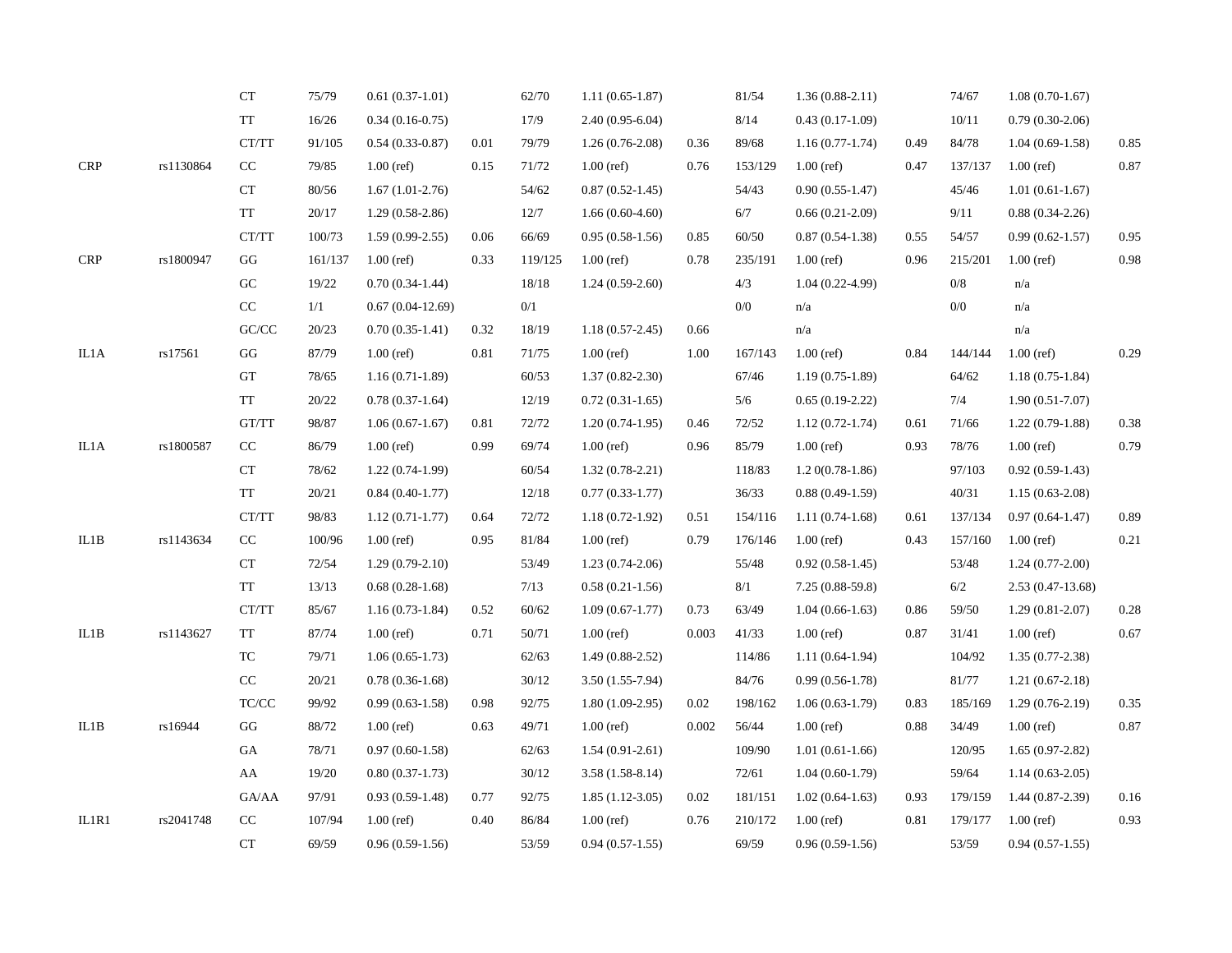|              |            | TT                                                       | 10/13   | $0.59(0.23-1.51)$   |      | 4/4     | $0.85(0.19-3.75)$   |      | 2/1     | $0.98(0.08-11.43)$  |      | 2/3     | $0.71(0.11-4.69)$   |          |
|--------------|------------|----------------------------------------------------------|---------|---------------------|------|---------|---------------------|------|---------|---------------------|------|---------|---------------------|----------|
|              |            | $\operatorname{CT}/\operatorname{TT}$                    | 79/72   | $0.89(0.56-1.41)$   | 0.62 | 57/63   | $0.93(0.57-1.52)$   | 0.78 | 27/23   | $1.09(0.58-2.02)$   | 0.79 | 37/33   | $1.06(0.61-1.84)$   | 0.83     |
| IL1R2        | rs2228139  | $\rm CC$                                                 | 165/146 | $1.00$ (ref)        | 0.78 | 132/135 | $1.00$ (ref)        | 0.90 | 214/175 | $1.00$ (ref)        | 0.90 | 191/190 | $1.00$ (ref)        | 0.71     |
|              |            | $\rm CG$                                                 | 19/17   | $0.97(0.46-2.07)$   |      | 9/10    | $0.94(0.35-2.53)$   |      | 23/19   | $1.02(0.53-1.96)$   |      | 24/20   | $1.14(0.58-2.21)$   |          |
|              |            | GG                                                       | 1/0     |                     |      | 0/0     |                     |      | 1/1     | $0.53(0.03-9.48)$   |      | 0/0     |                     |          |
|              |            | $\mathbf{CG}/\mathbf{GG}$                                | 20/17   | $1.04(0.50-2.18)$   | 0.92 |         | n/a                 |      | 24/20   | $0.99(0.52 - 1.88)$ | 0.97 |         | n/a                 |          |
| IL1RN        | rs4251961  | TT                                                       | 80/63   | $1.00$ (ref)        | 0.99 | 55/52   | $1.00$ (ref)        | 0.22 | 153/133 | $1.00$ (ref)        | 0.57 | 157/133 | $1.00$ (ref)        | 0.04     |
|              |            | ${\rm TC}$                                               | 68/72   | $0.76(0.45-1.26)$   |      | 70/75   | $0.88(0.52 - 1.50)$ |      | 79/57   | $1.16(0.75-1.79)$   |      | 51/66   | $0.68(0.43-1.08)$   |          |
|              |            | $\rm CC$                                                 | 32/26   | $1.15(0.58-2.27)$   |      | 12/20   | $0.56(0.24-1.30)$   |      | 7/5     | $1.03(0.31-3.48)$   |      | 6/11    | $0.44(0.15-1.31)$   |          |
|              |            | $\ensuremath{\mathsf{T}\mathsf{C}/\mathsf{C}\mathsf{C}}$ | 100/98  | $0.85(0.53-1.37)$   | 0.51 | 82/95   | $0.81(0.49-1.35)$   | 0.42 | 86/62   | $1.15(0.75-1.76)$   | 0.51 | 57/77   | $0.65(0.42-1.01)$   | 0.06     |
| <b>IL1RN</b> | rs419598   | TT                                                       | 100/83  | $1.00$ (ref)        | 0.39 | 67/83   | $1.00$ (ref)        | 0.24 | 184/150 | $1.00$ (ref)        | 0.75 | 170/155 | $1.00$ (ref)        | 0.42     |
|              |            | ${\rm TC}$                                               | 66/58   | $0.99(0.60-1.63)$   |      | 53/48   | $1.48(0.87-2.50)$   |      | 38/33   | $0.97(0.57-1.65)$   |      | 35/40   | $0.89(0.52-1.50)$   |          |
|              |            | $\rm CC$                                                 | 13/17   | $0.61(0.27-1.42)$   |      | 11/12   | $1.25(0.50-3.16)$   |      | 4/1     | $2.85(0.29-27.91)$  |      | 2/5     | $0.48(0.09-2.68)$   |          |
|              |            | $\ensuremath{\mathsf{T}\mathsf{C}/\mathsf{C}\mathsf{C}}$ | 79/75   | $0.90(0.56-1.43)$   | 0.65 | 64/60   | $1.43(0.87-2.36)$   | 0.16 | 42/34   | $1.02(0.61-1.72)$   | 0.93 | 37/45   | $0.84(0.51-1.41)$   | 0.52     |
| IL1RN        | rs454078   | AA                                                       | 101/84  | $1.00$ (ref)        | 0.51 | 69/80   | $1.00$ (ref)        | 0.21 | 207/166 | $1.00$ (ref)        | 0.94 | 188/178 | $1.00$ (ref)        | 0.51     |
|              |            | $\mathbf{A}\mathbf{T}$                                   | 72/67   | $0.95(0.58-1.53)$   |      | 61/56   | $1.28(0.77-2.12)$   |      | 29/29   | $0.84(0.47-1.50)$   |      | 28/28   | $1.06(0.58-1.93)$   |          |
|              |            | TT                                                       | 13/15   | $0.71(0.30-1.68)$   |      | 13/10   | $1.61(0.64-4.10)$   |      | $3/0$   |                     |      | 0/4     |                     |          |
|              |            | AT/TT                                                    | 85/82   | $0.90(0.57-1.43)$   | 0.66 | 74/66   | $1.33(0.82 - 2.15)$ | 0.25 | 32/29   | $0.92(0.52-1.64)$   | 0.78 | 28/32   | $0.93(0.52-1.67)$   | 0.81     |
| <b>IL1RN</b> | rs579543   | $\rm CC$                                                 | 104/81  | $1.00$ (ref)        | 0.26 | 69/78   | $1.00$ (ref)        | 0.74 | 185/156 | $1.00$ (ref)        | 0.58 | 170/164 | $1.00$ (ref)        | 0.72     |
|              |            | <b>CT</b>                                                | 68/72   | $0.70(0.43-1.15)$   |      | 64/55   | $1.30(0.79-2.16)$   |      | 51/37   | $1.16(0.71-1.92)$   |      | 43/43   | $1.14(0.69-1.88)$   |          |
|              |            | TT                                                       | 13/13   | $0.82(0.34-1.94)$   |      | 10/13   | $0.82(0.32-2.09)$   |      | 3/2     | $1.06(0.17-6.58)$   |      | 2/3     | $0.85(0.13-5.59)$   |          |
|              |            | CT/TT                                                    | 81/85   | $0.72(0.46-1.15)$   | 0.17 | 74/68   | $1.21(0.75-1.96)$   | 0.44 | 54/39   | $1.16(0.71-1.88)$   | 0.56 | 45/46   | $1.12(0.68-1.83)$   | 0.66     |
| IL6          | rs10499563 | TT                                                       | 120/102 | $1.00$ (ref)        | 0.16 | 84/99   | $1.00$ (ref)        | 0.09 | 152/119 | $1.00$ (ref)        | 0.53 | 137/142 | $1.00$ (ref)        | 0.23     |
|              |            | TC                                                       | 63/56   | $0.91(0.56-1.48)$   |      | 51/40   | $1.46(0.86-2.48)$   |      | 77/68   | $0.84(0.56-1.28)$   |      | 66/57   | $1.31(0.84-2.05)$   |          |
|              |            | $\rm CC$                                                 | $3/8$   | $0.20(0.05-0.91)$   |      | 8/6     | $1.95(0.62 - 6.13)$ |      | 9/7     | $0.97(0.33-2.83)$   |      | 13/9    | $1.36(0.54-3.40)$   |          |
|              |            | $\ensuremath{\mathsf{T}\mathsf{C}/\mathsf{C}\mathsf{C}}$ | 66/64   | $0.82(0.51-1.31)$   | 0.40 | 59/46   | $1.52(0.92 - 2.52)$ | 0.10 | 86/75   | $0.86(0.57-1.28)$   | 0.45 | 79/66   | $1.32(0.86 - 2.01)$ | $0.20\,$ |
| IL6          | rs1800797  | GG                                                       | 82/67   | $1.00$ (ref)        | 0.33 | 69/56   | $1.00$ (ref)        | 0.86 | 211/166 | $1.00$ (ref)        | 0.61 | 190/186 | $1.00$ (ref)        | 0.94     |
|              |            | GA                                                       | 93/83   | $1.04(0.64 - 1.67)$ |      | 50/75   | $0.57(0.34-0.96)$   |      | 26/27   | $0.80(0.43-1.49)$   |      | 22/20   | $0.94(0.47-1.87)$   |          |
|              |            | AA                                                       | 11/16   | $0.49(0.20-1.20)$   |      | 24/15   | $1.41(0.65-3.08)$   |      | 1/0     |                     |      | 1/0     |                     |          |
|              |            | GA/AA                                                    | 104/99  | $0.93(0.59-1.48)$   | 0.78 | 74/90   | $0.70(0.43-1.15)$   | 0.16 | 27/27   | $0.82(0.44-1.53)$   | 0.54 | 23/20   | $0.98(0.49-1.95)$   | 0.95     |
| IL6          | rs1800796  | GG                                                       | 156/147 | $1.00$ (ref)        | 0.64 | 125/122 | $1.00$ (ref)        | 0.33 | 184/148 | $1.00$ (ref)        | 0.86 | 164/171 | $1.00$ (ref)        | 0.14     |
|              |            | ${\rm GC}$                                               | 30/18   | $1.33(0.67-2.66)$   |      | 18/23   | $0.88(0.44-1.75)$   |      | 51/46   | $0.86(0.54-1.38)$   |      | 44/36   | $1.28(0.76-2.15)$   |          |
|              |            | CC                                                       | 0/1     |                     |      | $0/2$   |                     |      | 4/1     | $2.70(0.29-25.12)$  |      | 7/3     | $2.51(0.60-10.46)$  |          |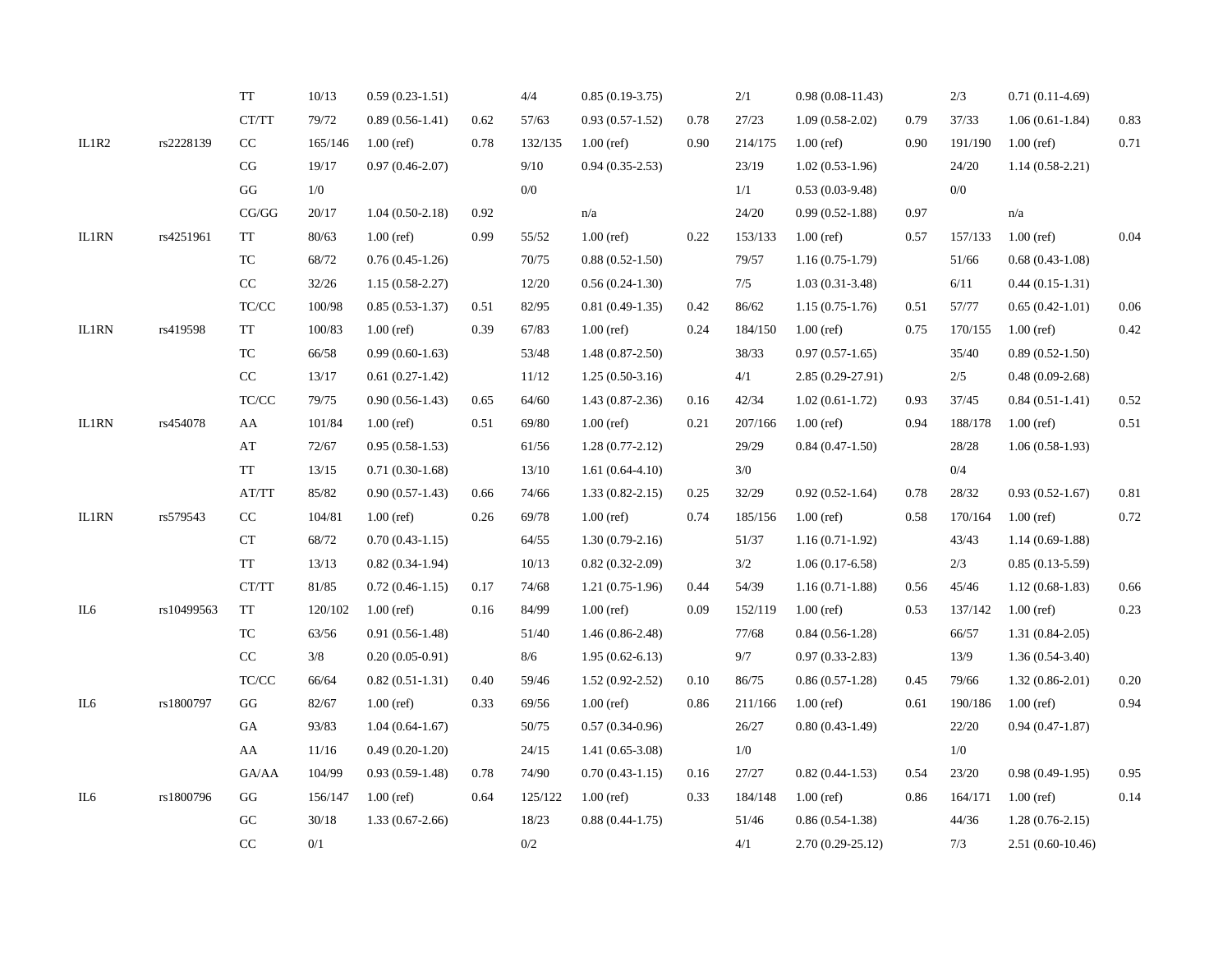|                  |           | $\mathrm{GC}/\mathrm{CC}$          | 30/19     | $1.26(0.64-2.50)$   | 0.51 | 18/25   | $0.79(0.40-1.56)$   | 0.49 | 55/47   | $0.91(0.57-1.44)$   | 0.67 | 51/39   | $1.38(0.84-2.26)$   | 0.21 |
|------------------|-----------|------------------------------------|-----------|---------------------|------|---------|---------------------|------|---------|---------------------|------|---------|---------------------|------|
| IL6              | rs1800795 | GG                                 | $81/67$   | $1.00$ (ref)        | 0.56 | 67/56   | $1.00$ (ref)        | 0.99 | 212/168 | $1.00$ (ref)        | 0.67 | 193/188 | $1.00$ (ref)        | 0.66 |
|                  |           | GC                                 | 91/77     | $1.11(0.69-1.81)$   |      | 52/75   | $0.62(0.37-1.05)$   |      | 25/26   | $0.80(0.43-1.51)$   |      | 22/22   | $0.86(0.44-1.68)$   |      |
|                  |           | $\rm CC$                           | 14/18     | $0.62(0.27-1.42)$   |      | 23/15   | $1.44(0.66-3.15)$   |      | 2/1     | $1.64(0.13-19.93)$  |      | 0/0     | n/a                 |      |
|                  |           | $\mathrm{GC}/\mathrm{CC}$          | 105/95    | $1.01(0.63-1.61)$   | 0.97 | 75/90   | $0.75(0.46-1.23)$   | 0.26 | 27/27   | $0.84(0.45-1.55)$   | 0.57 |         | n/a                 |      |
| IL6R             | rs2228145 | AA                                 | $77/61\,$ | $1.00$ (ref)        | 0.96 | 47/56   | $1.00$ (ref)        | 0.34 | 186/146 | $1.00$ (ref)        | 0.27 | 159/146 | $1.00$ (ref)        | 0.41 |
|                  |           | $\mathbf{A}\mathbf{C}$             | 78/80     | $0.78(0.48-1.29)$   |      | 75/65   | $1.35(0.79-2.30)$   |      | 52/43   | $0.95(0.59-1.53)$   |      | 50/61   | $0.69(0.43-1.10)$   |      |
|                  |           | $\rm CC$                           | 31/24     | $1.19(0.59-2.39)$   |      | 21/24   | $1.31(0.63-2.76)$   |      | 1/6     | $0.16(0.02-1.34)$   |      | 6/3     | $2.01(0.45-8.89)$   |      |
|                  |           | $\ensuremath{\text{AC}/\text{CC}}$ | 109/104   | $0.87(0.54-1.38)$   |      | 96/89   | $1.34(0.81 - 2.23)$ | 0.25 | 53/49   | $0.86(0.54-1.37)$   |      | 56/64   | $0.74(0.47-1.17)$   | 0.20 |
| IL8              | rs4073    | TT                                 | 65/60     | $1.00$ (ref)        | 0.29 | 48/46   | $1.00$ (ref)        | 0.18 | $6/10$  | $1.00$ (ref)        | 0.70 | 7/12    | $1.00$ (ref)        | 0.94 |
|                  |           | TA                                 | 80/79     | $0.95(0.57-1.59)$   |      | 71/71   | $0.89(0.51-1.53)$   |      | 80/61   | $2.43(0.81 - 7.26)$ |      | 80/77   | $1.47(0.53-4.13)$   |      |
|                  |           | AA                                 | 35/22     | $1.62(0.80-3.29)$   |      | 18/30   | $0.59(0.28-1.23)$   |      | 149/124 | $2.15(0.73-6.39)$   |      | 124/120 | $1.36(0.49-3.80)$   |      |
|                  |           | TA/AA                              | 115/101   | $1.09(0.67-1.77)$   | 0.73 | 89/101  | $0.80(0.48-1.33)$   | 0.38 | 229/185 | $2.28(0.78-6.62)$   | 0.13 | 204/197 | $1.41(0.52 - 3.86)$ | 0.50 |
| IL8              | rs2227306 | $\rm CC$                           | 85/69     | $1.00$ (ref)        | 0.39 | 57/58   | $1.00$ (ref)        | 0.37 | 178/151 | $1.00$ (ref)        | 0.61 | 172/161 | $1.00$ (ref)        | 0.65 |
|                  |           | CT                                 | 63/67     | $0.91(0.54-1.52)$   |      | 65/61   | $1.02(0.6-01.73)$   |      | 44/32   | $1.28(0.75-2.16)$   |      | 34/31   | $0.98(0.55-1.72)$   |      |
|                  |           | TT                                 | 27/19     | $1.61(0.76-3.40)$   |      | 13/23   | $0.61(0.28-1.37)$   |      | 4/4     | $0.75(0.17-3.20)$   |      | 1/3     | $0.36(0.03-3.72)$   |      |
|                  |           | CT/TT                              | 90/86     | $1.05(0.65-1.70)$   | 0.85 | 78/84   | $0.91(0.55-1.50)$   | 0.72 | 48/36   | $1.21(0.73-2.00)$   | 0.46 | 35/34   | $0.93(0.53-1.63)$   | 0.80 |
| IL16             | rs4778889 | TT                                 | 124/102   | $1.00$ (ref)        | 0.25 | 101/101 | $1.00$ (ref)        | 0.86 | 77/70   | $1.00$ (ref)        | 0.38 | 76/76   | $1.00$ (ref)        | 0.94 |
|                  |           | TC                                 | 56/55     | $0.80(0.48-1.32)$   |      | 35/37   | $0.97(0.55-1.69)$   |      | 121/96  | $1.14(0.73-1.76)$   |      | 104/96  | $1.07(0.69-1.67)$   |      |
|                  |           | $\rm CC$                           | 4/6       | $0.48(0.09-2.54)$   |      | 7/8     | $0.92(0.30-2.80)$   |      | 36/28   | $1.30(0.70-2.40)$   |      | 33/37   | $0.94(0.52-1.71)$   |      |
|                  |           | TC/CC                              | 60/61     | $0.77(0.47-1.26)$   | 0.30 | 42/45   | $0.96(0.57-1.62)$   | 0.87 | 157/124 | $1.17(0.77-1.77)$   | 0.46 | 137/133 | $1.04(0.68-1.58)$   | 0.86 |
| IL17A            | rs7747909 | $\mathbf{G}\mathbf{G}$             | 101/93    | $1.00$ (ref)        | 0.25 | 85/82   | $1.00$ (ref)        | 0.23 | 191/151 | $1.00$ (ref)        | 0.81 | 184/175 | $1.00$ (ref)        | 0.55 |
|                  |           | GA                                 | 73/59     | $1.44(0.88-2.35)$   |      | 52/53   | $0.95(0.58-1.58)$   |      | 41/41   | $0.83(0.50-1.37)$   |      | 32/33   | $0.96(0.55-1.68)$   |      |
|                  |           | AA                                 | $11/11\,$ | $1.18(0.45-3.09)$   |      | 4/11    | $0.34(0.10-1.16)$   |      | 6/3     | $1.60(0.37-6.89)$   |      | 0/2     |                     |      |
|                  |           | GA/AA                              | 84/70     | $1.40(0.87-2.23)$   | 0.16 | 56/64   | $0.85(0.52-1.39)$   | 0.52 | 47/44   | $0.88(0.55-1.42)$   | 0.61 | 32/35   | $0.90(0.52-1.56)$   | 0.72 |
| IL17A            | rs1974226 | GG                                 | 122/110   | $1.00$ (ref)        | 0.80 | 94/91   | $1.00$ (ref)        | 0.73 | 186/150 | $1.00$ (ref)        | 0.82 | 169/170 | $1.00$ (ref)        | 0.16 |
|                  |           | GA                                 | 55/50     | $1.01(0.61-1.68)$   |      | 42/51   | $0.79(0.47-1.34)$   |      | 44/37   | $1.00(0.61-1.66)$   |      | 43/36   | $1.24(0.74-2.08)$   |      |
|                  |           | AA                                 | $8/6$     | $1.23(0.38-3.97)$   |      | 7/5     | $1.34(0.39-4.58)$   |      | $8/6$   | $0.81(0.26-2.46)$   |      | 3/0     |                     |      |
|                  |           | GA/AA                              | 63/56     | $1.04(0.64-1.68)$   | 0.88 | 49/56   | $0.84(0.51-1.40)$   | 0.51 | 52/43   | $0.97(0.61-1.56)$   | 0.90 | 46/36   | $1.34(0.80-2.23)$   | 0.26 |
| FGF <sub>2</sub> | rs308379  | AA                                 | 78/72     | $1.00$ (ref)        | 0.33 | 58/73   | $1.00$ (ref)        | 0.11 | 158/134 | $1.00$ (ref)        | 0.92 | 142/155 | $1.00$ (ref)        | 0.18 |
|                  |           | AT                                 | 78/67     | $1.32(0.80-2.17)$   |      | 64/58   | $1.37(0.82 - 2.30)$ |      | 73/55   | $0.99(0.64-1.55)$   |      | 63/47   | $1.36(0.85-2.16)$   |      |
|                  |           | <b>TT</b>                          | 28/24     | $1.30(0.65-2.59)$   |      | 19/15   | $1.74(0.78-3.87)$   |      | 7/6     | $0.91(0.28-2.89)$   |      | 8/6     | $1.45(0.47-4.50)$   |      |
|                  |           | AT/TT                              | 106/91    | $1.31(0.82 - 2.10)$ | 0.26 | 83/73   | $1.44(0.89-2.35)$   | 0.14 | 80/61   | $0.99(0.64-1.52)$   | 0.95 | 71/53   | $1.37(0.88-2.13)$   | 0.17 |